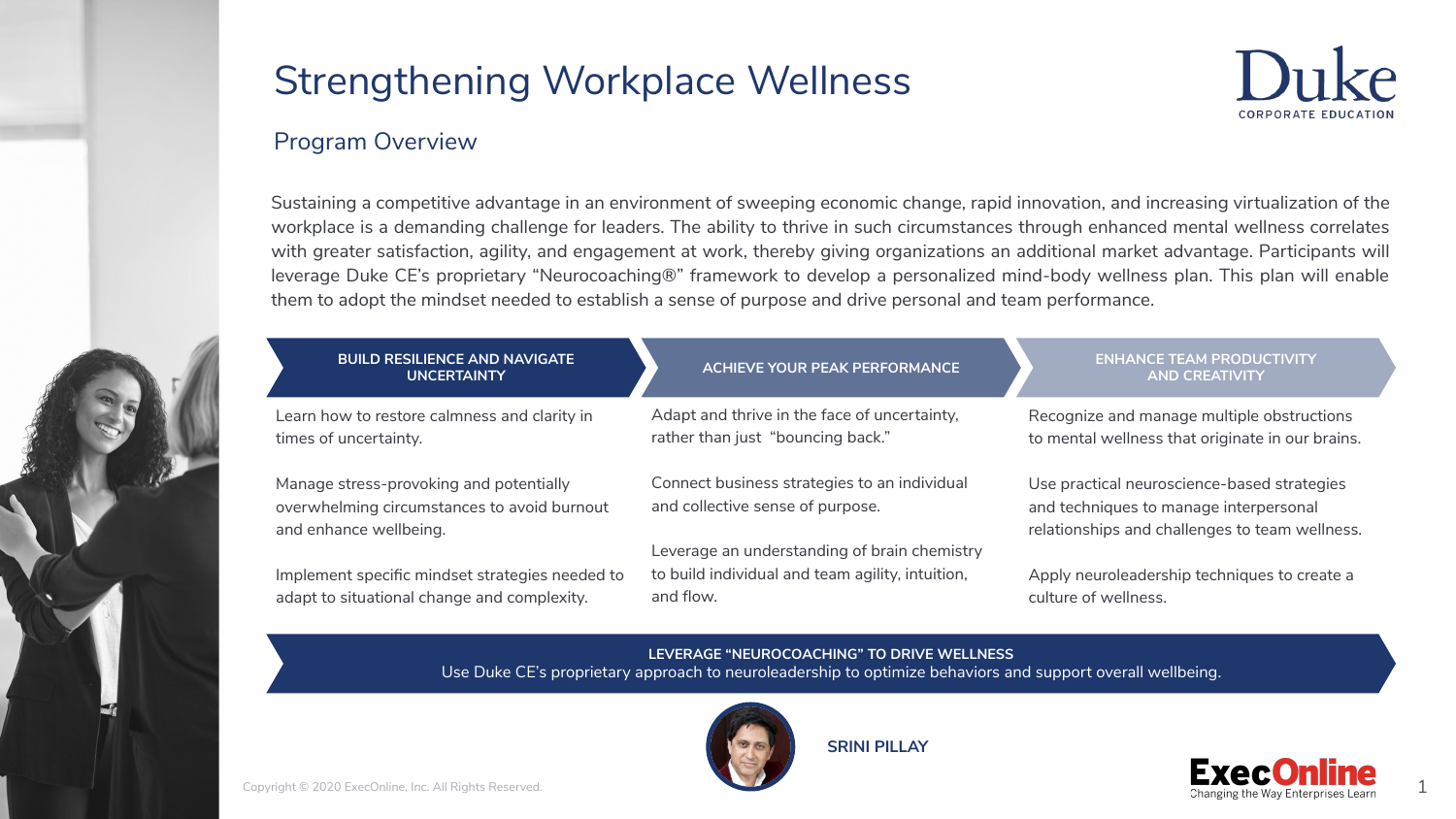**Worry** 

### Curriculum: Week by Week

#### **Module One: Build Resilience and Navigate Uncertainty**

Video Lectures: 80 Minutes Assignments: 90 Minutes Live Virtual Events: 90 Minutes

#### **Module Two: Achieve Your Peak Performance**

Video Lectures: 80 Minutes Assignments: 90 Minutes

#### **Module Three: Enhance Team Productivity and Creativity**

Video Lectures: 80 Minutes Assignments: 90 Minutes Live Virtual Events: 90 Minutes • Switching to "Thrive" Gear • Building a Sense of Possibility

• Handling Mixed Emotions

• Preventing Burnout • Leading in a Crisis

• Resilience and Mental Wellness • Refueling through Unfocus • Changing Your Relationship with

• Becoming a Seasoned Mental Juggler

• Using Self-Talk to Manage Uncertainty

- Enhancing Intuition
- Developing Mental "Flow"
- Enhancing Wellbeing Through Intrinsic Motivation
- Managing Confrontation vs. Compassion
- Balancing Bottom-Liners and Possibility Thinkers
- Dynamic Listening
- Authenticity vs. Discretion
- Enhancing Psychological Safety
- De-stressing Negotiation

#### **MODULE LECTURES [VIDEOS] KEY LEARNING**

In this module, participants will learn about factors that impact their resilience and competence. Specifically, they will learn how to respond more effectively when facing stressors, so they can quickly bounce back from them. They will learn frameworks for taking strategic breaks and specific self-talk strategies for managing uncertainty and building confidence. As a result, they will be able to redirect more resources to the thinking, decision-making and innovation centers of their brains. They will also explore common high-stress situations and understand how management here differs from the "day-to-day." Finally, they will learn a powerful daily "brain hack" and mobilize their bodies to optimize energy and focus levels.

Participants will learn about factors that can accelerate their mental growth. Specifically, they will learn how to switch from purely rational brain circuits to more intuitive and possibility-oriented circuits. They will also learn how to develop a strong sense of meaning and purpose, leveraging Ryff's well being framework and how to operate at the highest levels in their work, using a framework called "positive disintegration." Finally, they will round out their mind-body regimen with this newfound sense of possibility and self-belief.

Participants will learn about internal and external factors that impact their social wellbeing. Specifically, they will learn neuroscience techniques on how to develop superior teams by managing interpersonal tensions and overcoming common challenges to team collaboration and alignment. Participants will learn frameworks they can leverage to manage their reactions to typical interpersonal challenges, in order to respond productively and enhance team harmony and wellness. Finally, they will continue to learn about the mind-body connection to enhance strength, flexibility and compassion.





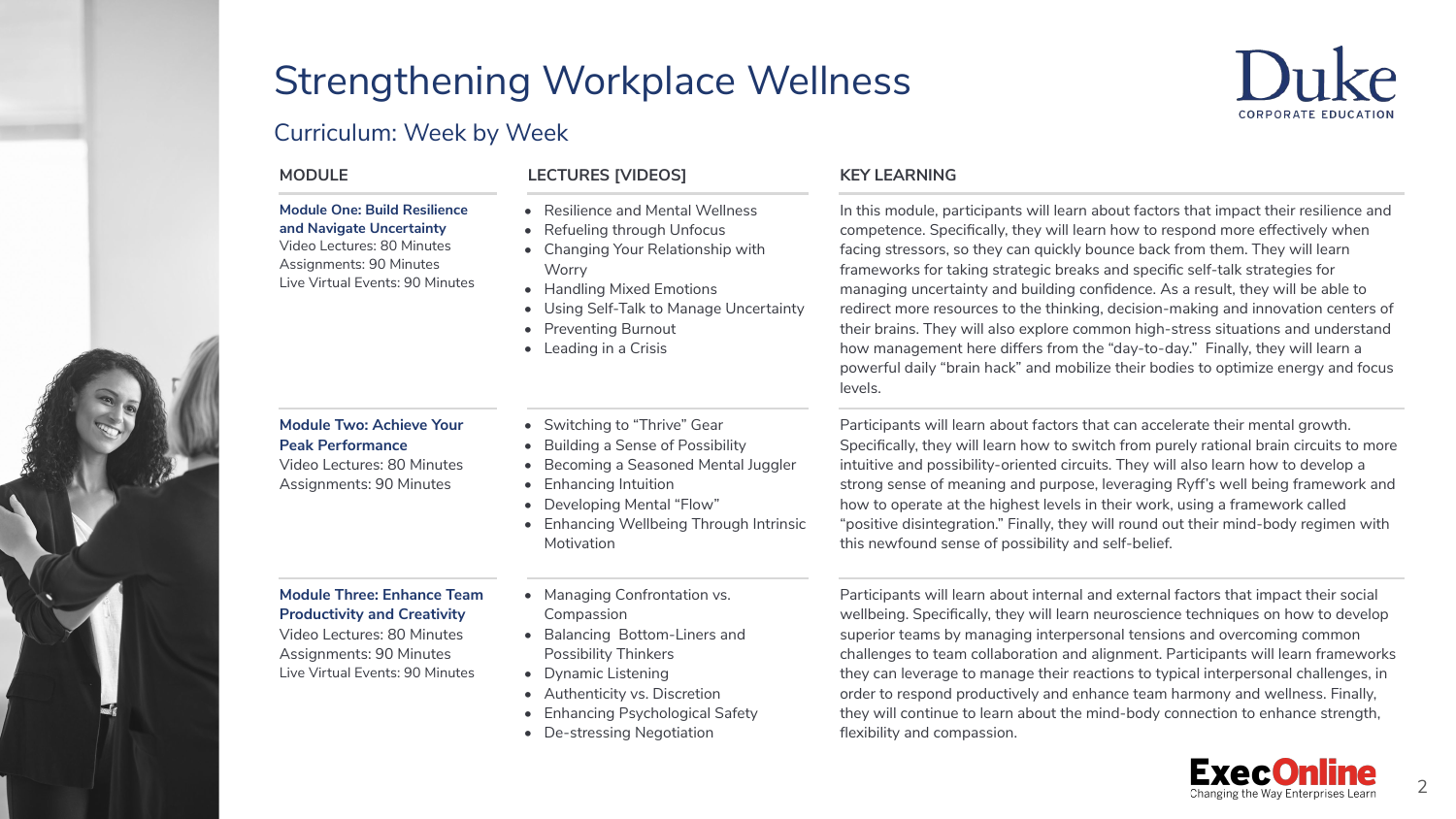

# Assignments

| <b>MODULE</b>                                                                       | <b>ASSIGNMENT</b>                                                                                                                                                                                                                                                                                                                                                                                                                                                                            |
|-------------------------------------------------------------------------------------|----------------------------------------------------------------------------------------------------------------------------------------------------------------------------------------------------------------------------------------------------------------------------------------------------------------------------------------------------------------------------------------------------------------------------------------------------------------------------------------------|
| <b>Orientation</b>                                                                  | Pre-work: Identify Your Growth Challenge<br>Identify an initiative or workstream that is both critical to achieving business goals and demonstrates opportunities to optimize<br>performance related to mental wellness.<br>During the program, participants create a comprehensive plan to address that challenge (their "Wellness Workplan").<br>$\bullet$                                                                                                                                 |
| <b>Module One:</b><br><b>Build Resilience</b><br>and Navigate<br><b>Uncertainty</b> | Reframe and Refuel for Optimal Resilience<br>Assess situations related to their Growth Challenge where they and their team have encountered negative feelings or concern.<br>Apply resilience techniques such as special types of "reframing" to those situations to better endure disappointment or<br>$\bullet$<br>uncertainty, resulting in longer-term resilience and mental endurance.                                                                                                  |
|                                                                                     | Mind-Body Connection: Participants plan and experiment with a system of physical and meditative exercises geared to enhance<br>energy and focus. As they proceed through the program, they'll track the effects of this regimen on themselves and their team.                                                                                                                                                                                                                                |
| <b>Module Two:</b><br><b>Achieve Your</b><br>Peak                                   | <b>Plan to Thrive</b><br>Articulate opportunities for thriving related to their Growth Challenge and identify obstructions.<br>Use the technique of "positive disintegration" to enable themselves and their team to overcome these obstacles.                                                                                                                                                                                                                                               |
| Performance                                                                         | Mind-Body Connection: Participants expand their mind-body regimen with strategies focused on discovering a sense of possibility<br>and self-belief.                                                                                                                                                                                                                                                                                                                                          |
| <b>Module Three:</b><br><b>Enhance Team</b><br>Productivity<br>and Creativity       | <b>Enhance Team Synchrony</b><br>Analyze their team landscape to identify intrapersonal and interpersonal factors that are preventing optimal performance.<br>Narrow their list to focus on those where improvement tactics would most contribute to the success of their Growth Challenge.<br>٠<br>Assess progress made on their Growth Challenge during the program, and identify additional opportunities beyond their Growth<br>٠<br>Challenge to continue their development trajectory. |
|                                                                                     | Mind-Body Connection: Participants round out their mind-body regimen with exercises and techniques for enhancing strength,<br>flexibility, and team alignment.                                                                                                                                                                                                                                                                                                                               |

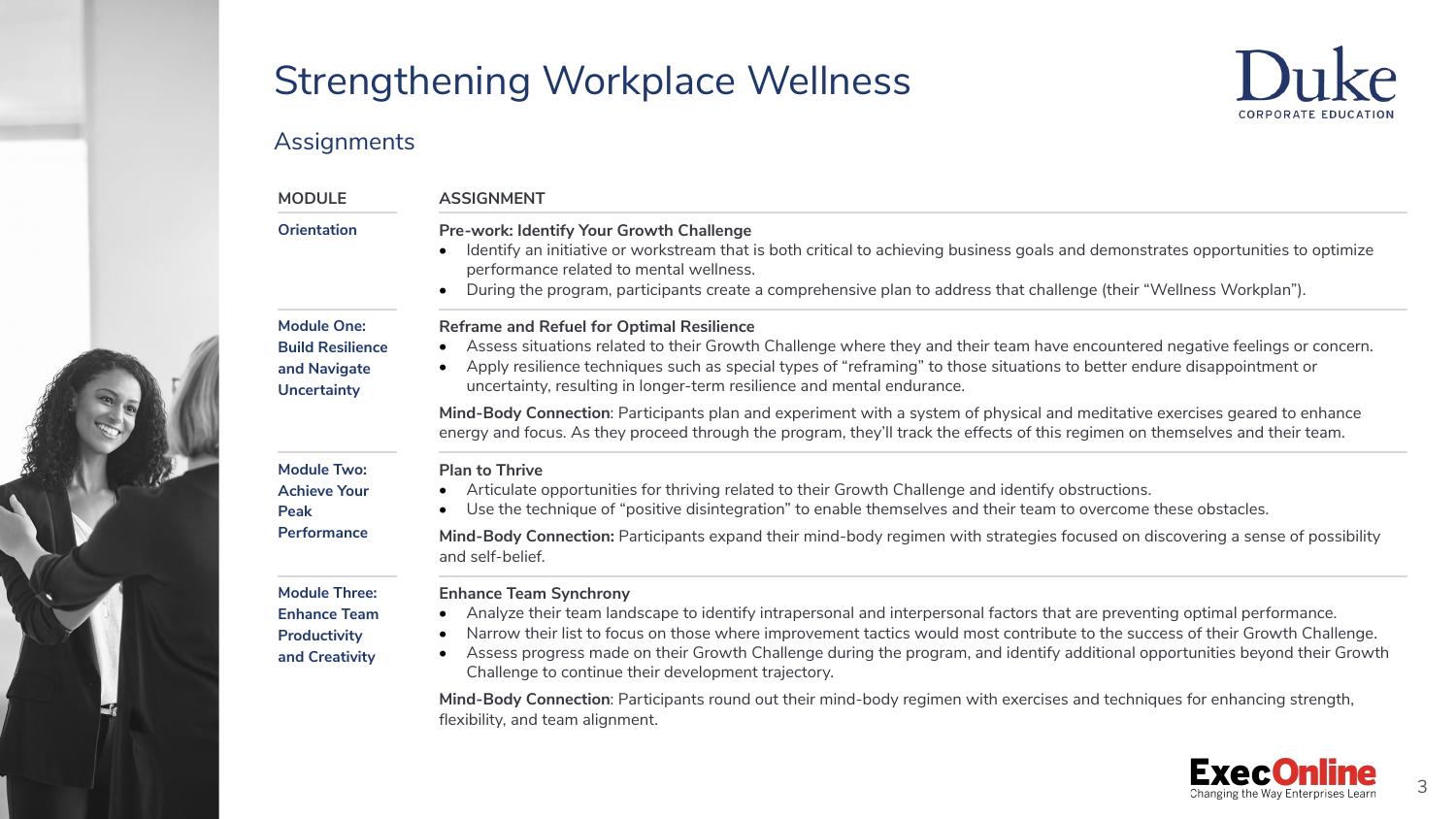

# Key Conceptual Models

- **Neurocoaching:** An approach to wellness that leverages behavioral interventions to strategically stimulate or quiet critical circuits in the brain to heighten performance
- **Brain Bias:** Understanding and counteracting common default ways of reacting to complex situations that pose challenges to wellness and productivity
- Self-Talk: Practical methods of self-management geared to boost confidence & resilience and navigate uncertainty
- ✔ **CIRCA:** "Chunking Ignoring Mental Chatter Reality Check Control Check - Attention Shift." A structured approach to confronting typically overwhelming situations
- ✔ **Counterfactual Thinking:** A method of shifting individual and group mindset to focus on positive outcomes and practical steps to achieving them
- **Positive Disintegration:** A model to reintegrate after stress has been disruptive
- **Mirror Wipes:** Ways to manage contagious emotions

## Additional Program Features

- **Resilience Diagnostic:** A detailed assessment that identifies opportunities to enhance resilience and prevent burnout.
- **Possibility Index:** Evaluates participants' predisposition to "possibility thinking" to identify ways to make critical mindset shifts.
- 30/7/U: "30 Minutes a Day, 7 Days a Week, All About You." A system of high-impact, time-efficient physical and meditative exercises geared to develop the body and calm the mind
- **Tailored Wellness Plan:** Guided assignments help you develop a personalized plan to enhance wellness and boost performance for you and your team